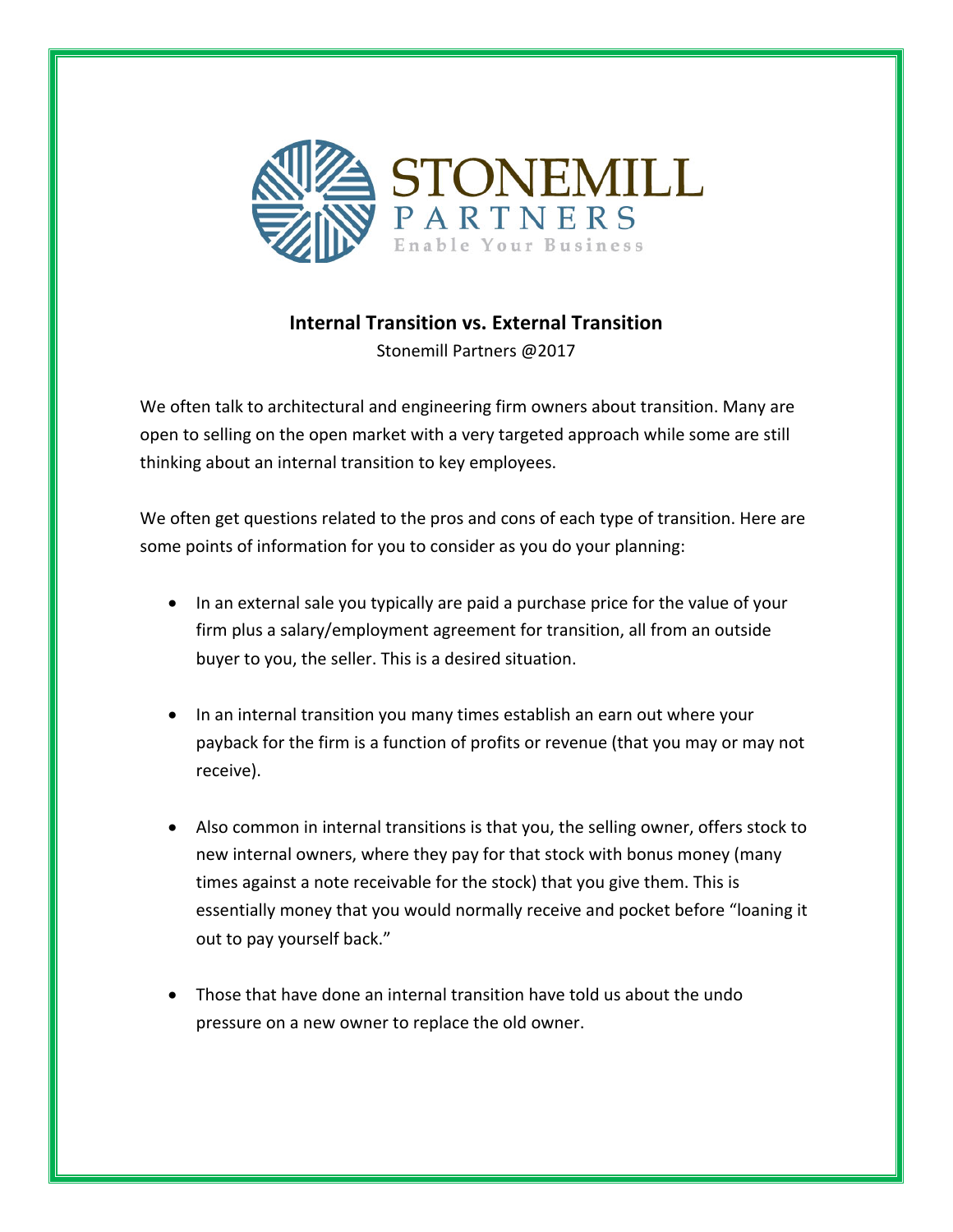- New owners require time allocated to ownership duties vs. spending time on business development, client transitions and employee transitions along with other duties they have done pre-ownership.
- Former selling owners that have to be replaced with increased staff results in higher payroll and expenses.
- Financial consideration needs to be given to new staff's salary in addition to payback for the selling owner.
- Ownership risks transition to new owners taking time away from business development, client transitions and employee transitions.
- New owners will have the burden of employee management as well as client transition management.
- Valuation Fair market value (internal) vs. Market Value (external) sometimes external market value can be double FMV.
- Consideration must be given to the Ability/Desire of an internal ownership candidate vs. a strategic external purchaser. Strategic purchasers are more apt to work hard to get a return on their investment of a purchase. Many times an internal candidate will never finishing paying for the firm. An exiting owner can't foreclose on their former firm, so they essentially never end up with any money for the firm value.
- Consideration must be given to the willingness of an internal candidate to accept ownership risks.
- Internal candidates usually don't have the same "complete" set of skills that the exiting owner has.
- Internal candidates usually don't have the same drive that the exiting owner had because they did not build the firm with their own sweat and tears. It was essentially given to them. You always take better care of something that you